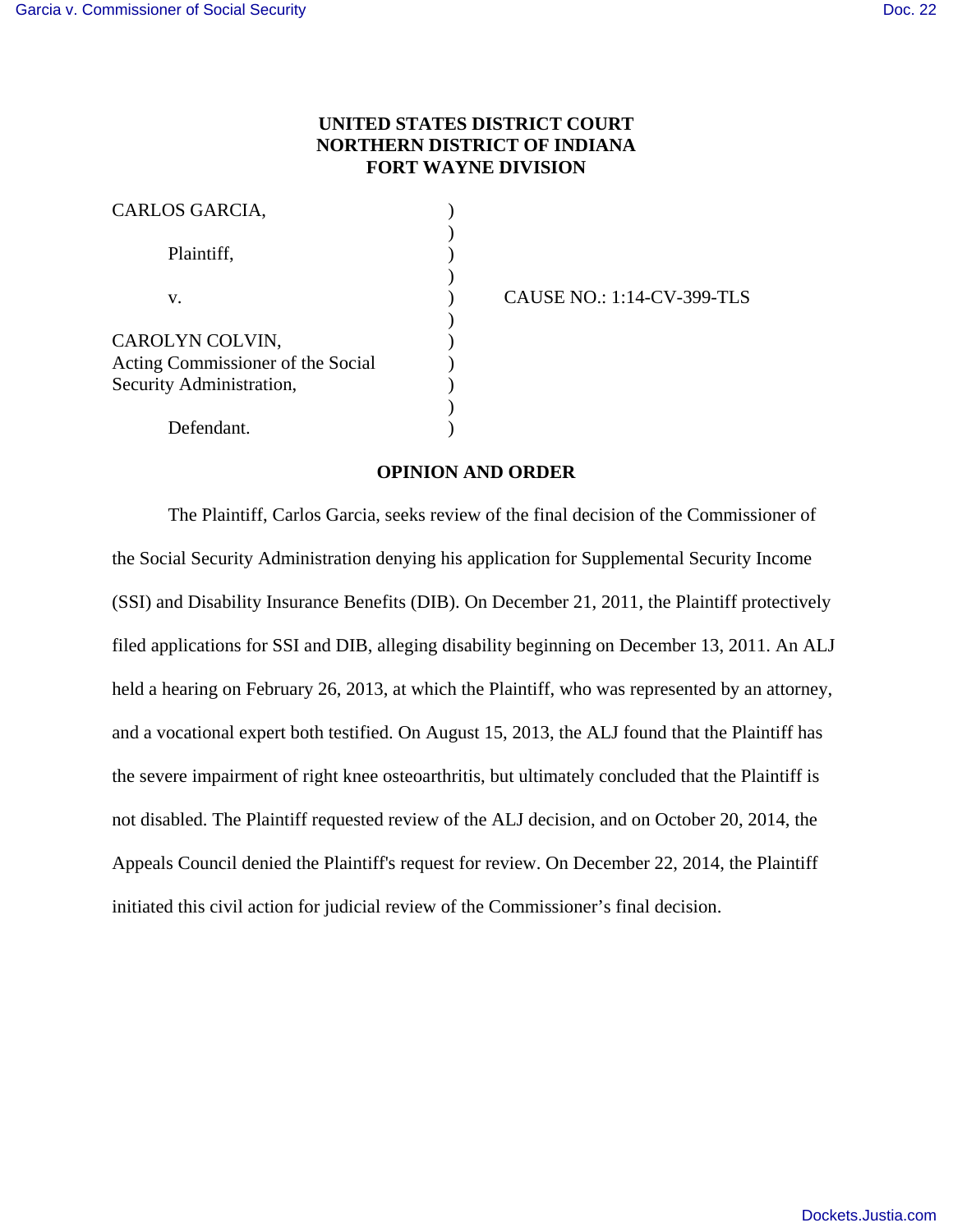### **BACKGROUND**

### **A. The Plaintiff's Testimony**

The Plaintiff is 56 years old and lives alone. He has a high school diploma, and his past relevant work is as a laboratory sample carrier and warehouse worker.

At the time of the ALJ hearing on February 26, 2013, the Plaintiff was employed part-time as a cleaner for Reliable Cleaning Service.<sup>1</sup> He testified to working two hours per day and ten hours per week, cleaning a designated area of an office building. Due to pain in his knee—for which he had surgery in August 2011 and wears a brace—the Plaintiff said he cannot work more than a two-hour shift without sitting down.<sup>2</sup> The Plaintiff also said he cannot stand more than 15 to 20 minutes at one time or lift more than "about 15 pounds" (Tr. 45), and that he uses a cane to assist with walking and to prevent falls.

The Plaintiff also described his experience with "anxiety attacks," which he said were typically generated by nervousness or the feeling of being "closed in." (Tr. 45.) The Plaintiff said his anxiety attacks occur as often as "once a day" or "twice a week," depending on the circumstances. (R. 47.) According to the Plaintiff, his anxiety prevents him from driving. (See Tr. 50 ("[I don't drive b]ecause I'm afraid that I . . . might get one of those anxiety attacks and I might hit something or crash.").)

<sup>&</sup>lt;sup>1</sup> Prior to his employment with Reliable Cleaning Service, he worked four hours per day as a cleaner for Tri State Maintenance. The Plaintiff said he was terminated for failing to supervise another employee.

 $2^2$  The Court notes that, at one point, the Plaintiff said he was capable of working four hours per day. See Tr. 44 ("[ALJ:] What happened that you say now that you are not able to work more than two hours? [Plaintiff:] Because that's the only area that [Reliable Cleaning Service, Inc.] gave me right now ... . and it takes only two hours. [ALJ:] If they gave you a four-hour area, could you do it? [Plaintiff:] I think, yeah.").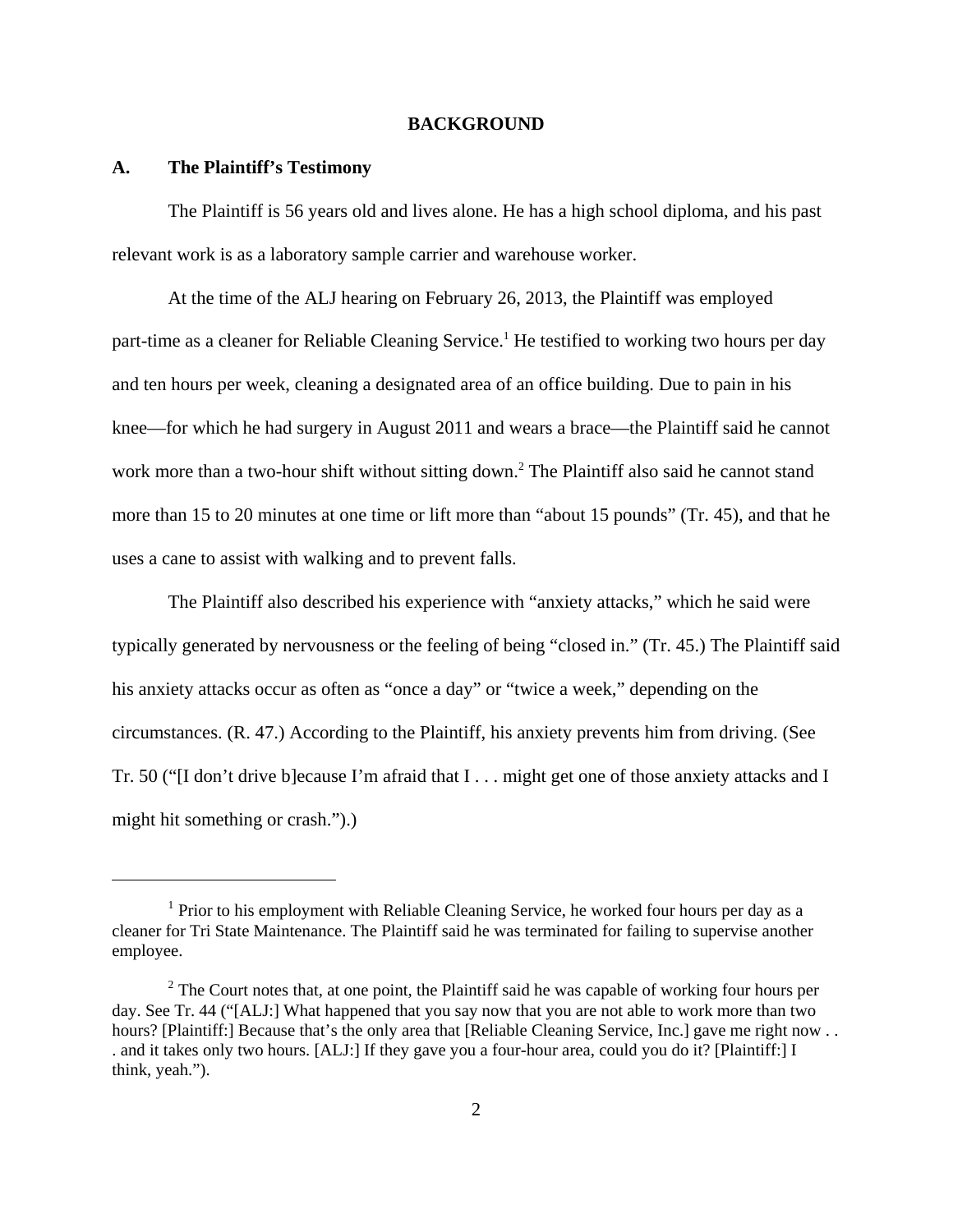## **B. The Vocational Expert's Testimony**

At the hearing, the vocational expert (VE) testified that an individual of the Plaintiff's age, education, and work experience who (1) can occasionally lift and carry up to 20 pounds, and frequently lift up to 10 pounds; (2) can stand and/or walk up to 6 hours; (3) can sit for up to 6 hours; (4) cannot climb ladders, ropes, or scaffolds; and (5) can occasionally climb ramps or stairs, balance, stoop, kneel, crouch, or crawl, could perform the Plaintiff's past relevant work as a laboratory sample carrier. The VE opined that such an individual, even with the additional requirement of needing the ability to sit or stand at will, could perform light work as a repack-room worker, storage facility rental clerk, and laundry worker. However, needing a cane for standing would eliminate the repack-room worker and laundry worker positions.

# **C. ALJ Decision (Five-Step Evaluation)**

The Social Security regulations set forth a five-step sequential evaluation process to be used in determining whether the claimant has established a disability. See 20 C.F.R.  $§$  404.1520(a)(4)(I)–(v); 42 U.S.C. § 423(d)(1)(A) (defining a disability under the Social Security Act as being unable "to engage in any substantial gainful activity by reason of any medically determinable physical or mental impairment which can be expected to result in death or which has lasted or can be expected to last for a continuous period of not less than 12 months");  $§423(d)(2)(A)$  (An applicant must show that his "impairments are of such severity that he is not only unable to do his previous work but cannot, considering his age, education, and work experience, engage in any other kind of substantial gainful work which exists in the national economy.") The first step is to determine whether the claimant is presently engaged in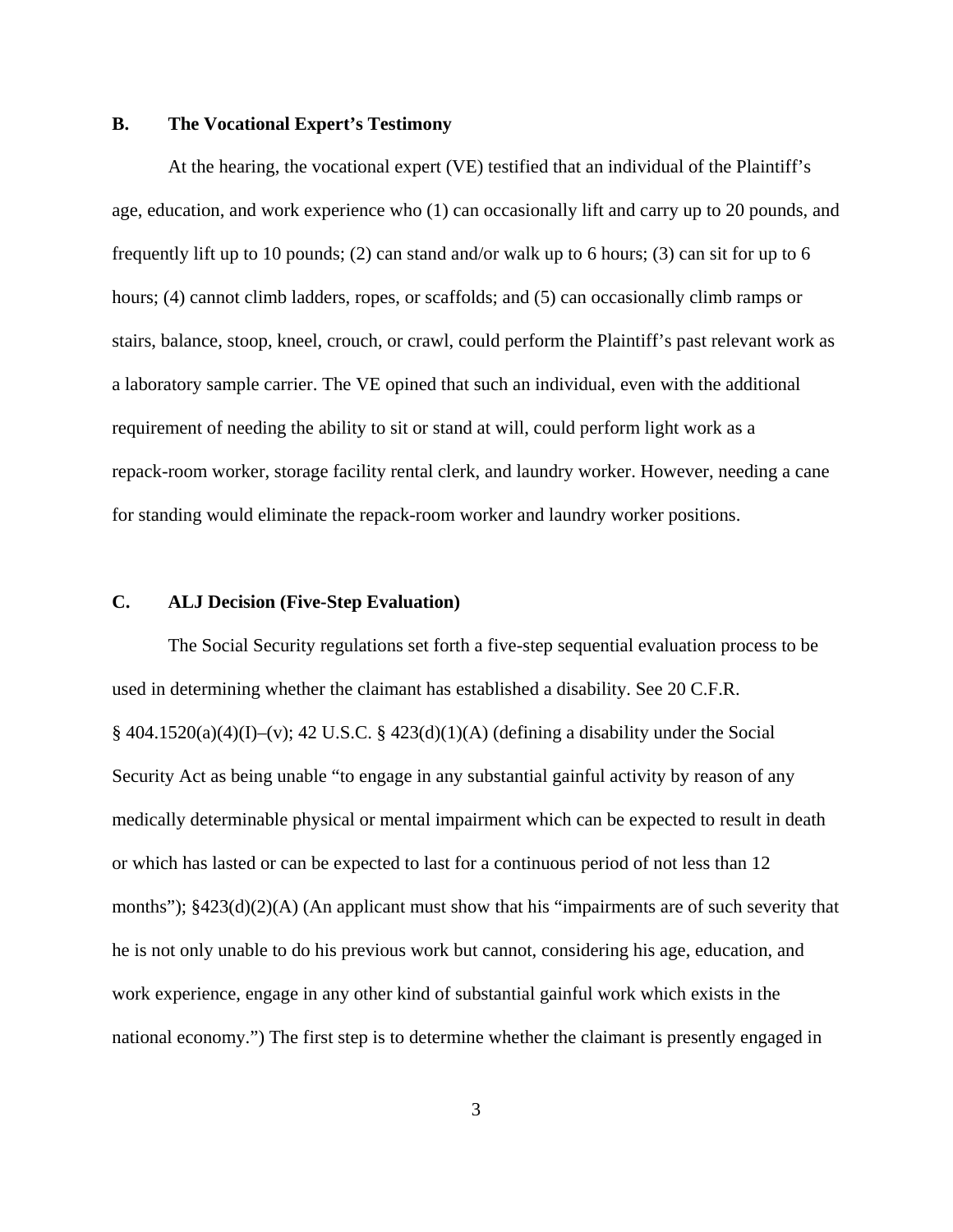substantial gainful activity (SGA). Here, the ALJ found that the Plaintiff was not engaged in SGA, so she moved on to the second step, which is to determine whether the claimant had a "severe" impairment or combination of impairments. An impairment is "severe" if it significantly limits the claimant's physical or mental ability to do basic work activities. 20 C.F.R. § 404.1521(a). The ALJ determined that the Plaintiff has the severe impairment of right knee osteoarthritis.

At step three, the ALJ concluded that the Plaintiff did not have an impairment, or combination of impairments that meets or medically equals the severity of one of the impairments listed by the Administration as being so severe that it presumptively precludes SGA. See 20 C.F.R. Pt. 404, Subpt. P, App. 1.

Because the Plaintiff's impairment was found not to meet or equal a listed impairment, the ALJ was required, at step four, to determine the Plaintiff's residual functional capacity (RFC). RFC is an assessment of the claimant's ability to perform sustained work-related physical and mental activities in light of his impairments. SSR 96-8p. The relevant mental work activities include understanding, remembering, and carrying out instructions; responding appropriately to supervision and co-workers; and handling work pressures in a work setting. 20 C.F.R. § 404.1545(c). The ALJ concluded that the Plaintiff had the RFC to perform light work as defined in 20 CFR §§ 404.1567(b) and 416.967(b). Specifically, the ALJ found that the Plaintiff is able to push or pull without limitations; occasionally lift and carry up to 20 pounds, and frequently lift up to 10 pounds; stand and/or walk up to 6 hours in an 8-hour workday; and sit for up to 6 hours in an 8-hour workday. However, the ALJ added that the Plaintiff cannot climb ladders, ropes, or scaffolds, and can occasionally climb ramps or stairs, balance, stoop, kneel,

4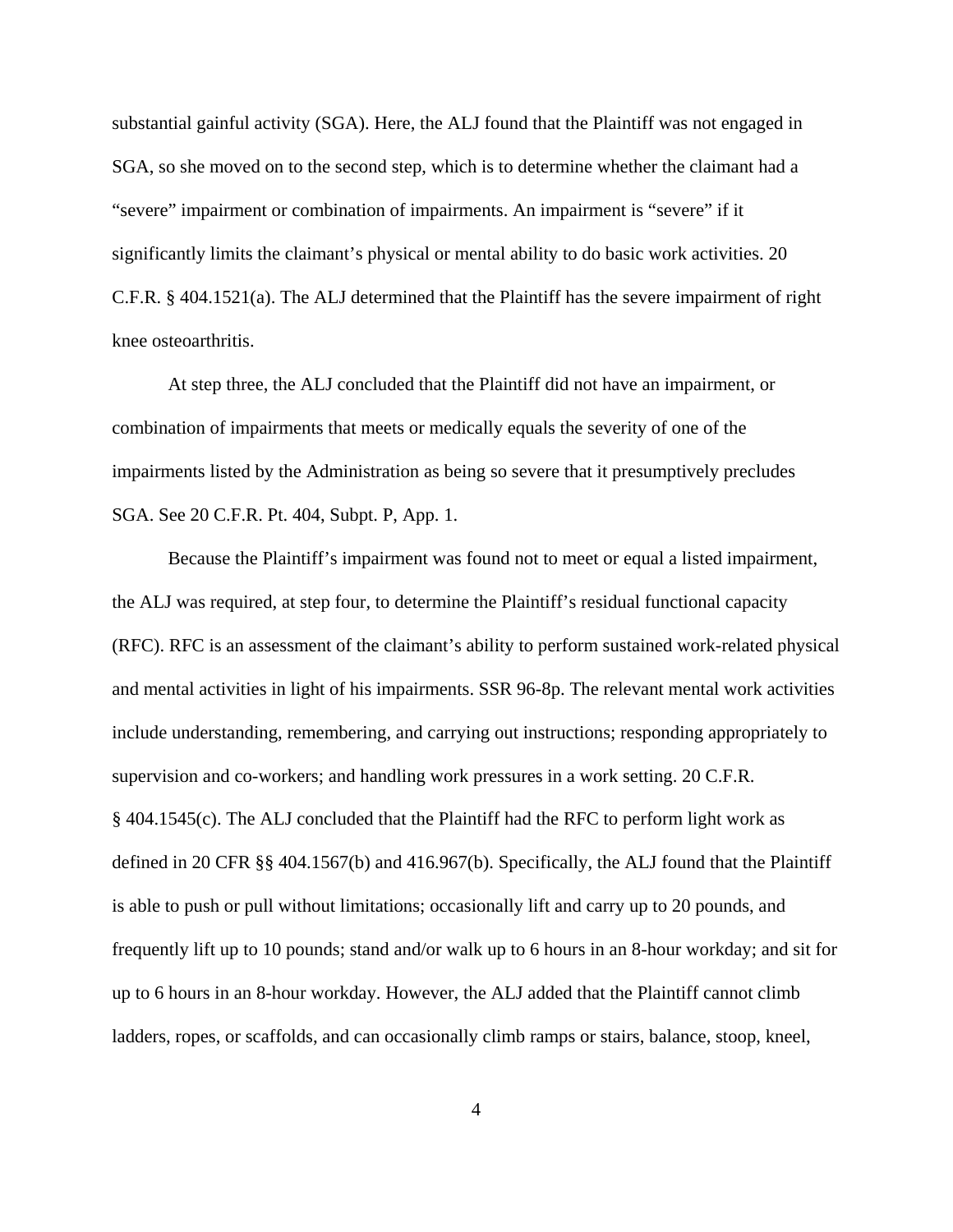crouch, or crawl.

At the final step of the evaluation, the ALJ determined that, in light of the Plaintiff's age, education, work experience, and RFC, there were jobs that existed in significant numbers in the national economy that he could perform.

### **STANDARD OF REVIEW**

The decision of the ALJ is the final decision of the Commissioner when the Appeals Council denies a request for review. *Liskowitz v. Astrue*, 559 F.3d 736, 739 (7th Cir. 2009). A court will affirm the Commissioner's findings of fact and denial of disability benefits if they are supported by substantial evidence. *Craft v. Astrue*, 539 F.3d 668, 673 (7th Cir. 2008). Substantial evidence is "such relevant evidence as a reasonable mind might accept as adequate to support a conclusion." *Richardson v. Perales*, 402 U.S. 389, 401 (1971). It must be "more than a scintilla but may be less than a preponderance." *Skinner v. Astrue*, 478 F.3d 836, 841 (7th Cir. 2007). Even if "reasonable minds could differ" about the disability status of the claimant, the court must affirm the Commissioner's decision as long as it is adequately supported. *Elder v. Astrue*, 529 F.3d 408, 413 (7th Cir. 2008).

It is the duty of the ALJ to weigh the evidence, resolve material conflicts, and make independent findings of fact, and dispose of the case accordingly. *Perales*, 402 U.S. at 399–400. In this substantial-evidence determination, the court considers the entire administrative record but does not reweigh evidence, resolve conflicts, decide questions of credibility, or substitute the court's own judgment for that of the Commissioner. *Lopez ex rel. Lopez v. Barnhart*, 336 F.3d 535, 539 (7th Cir. 2003). Nevertheless, the court conducts a "critical review of the evidence"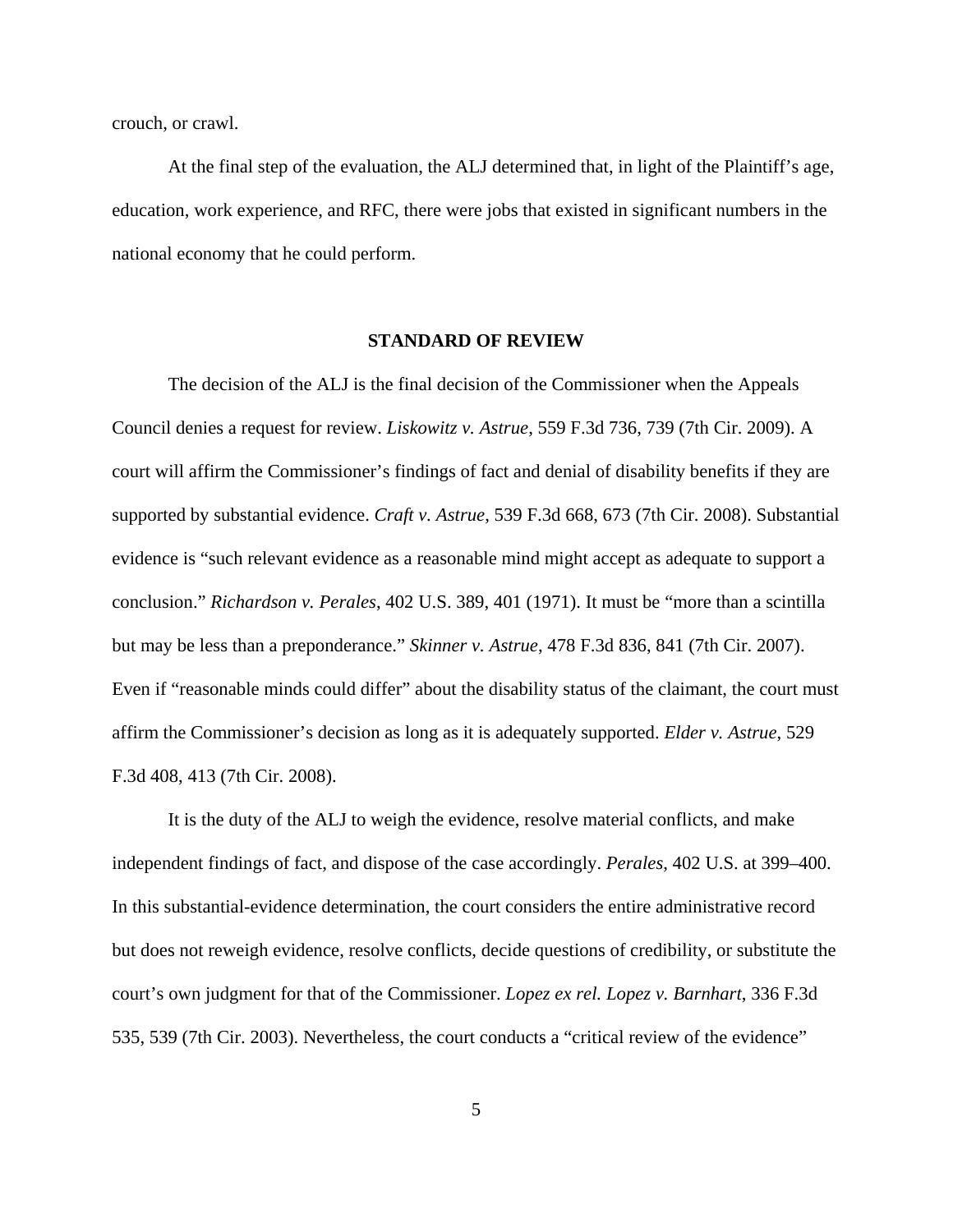before affirming the Commissioner's decision, and the decision cannot stand if it lacks evidentiary support or an inadequate discussion of the issues. *Id.*

The ALJ is not required to address every piece of evidence or testimony presented, but the ALJ must provide a "logical bridge" between the evidence and the conclusions. *Terry v. Astrue*, 580 F.3d 471, 475 (7th Cir. 2009). If the Commissioner commits an error of law, remand is warranted without regard to the volume of evidence in support of the factual findings. *Binion v. Chater*, 108 F.3d 780, 782 (7th Cir. 1997).

### **ANALYSIS**

On appeal, the Plaintiff contends that, in determining his RFC, the ALJ erred by (1) improperly discrediting his testimony about his functional limitations; (2) failing to provide sufficient reasons for discrediting the opinion of Dr. Babatunde Onamusi (internal medicine); and (3) failing to assess the Plaintiff's non-severe impairments of anxiety and depression.

## **A. Credibility Determination**

An ALJ is in the best position to determine the credibility of witnesses, and a credibility determination will be overturned only if it is patently wrong. *Craft*, 539 F.3d at 678; *Prochaska v. Barnhart*, 454 F.3d 731, 738 (7th Cir. 2006) ("Only if the trier of fact grounds his credibility finding in an observation or argument that is unreasonable or unsupported . . . can the finding be reversed."). The ALJ's "unique position to observe a witness" entitles his opinion to great deference. *Nelson v. Apfel*, 131 F.3d 1228, 1237 (7th Cir. 1997); *see also Allord v. Barnhart*, 455 F.3d 818, 821 (7th Cir. 2006). However, if the ALJ does not make explicit findings and does not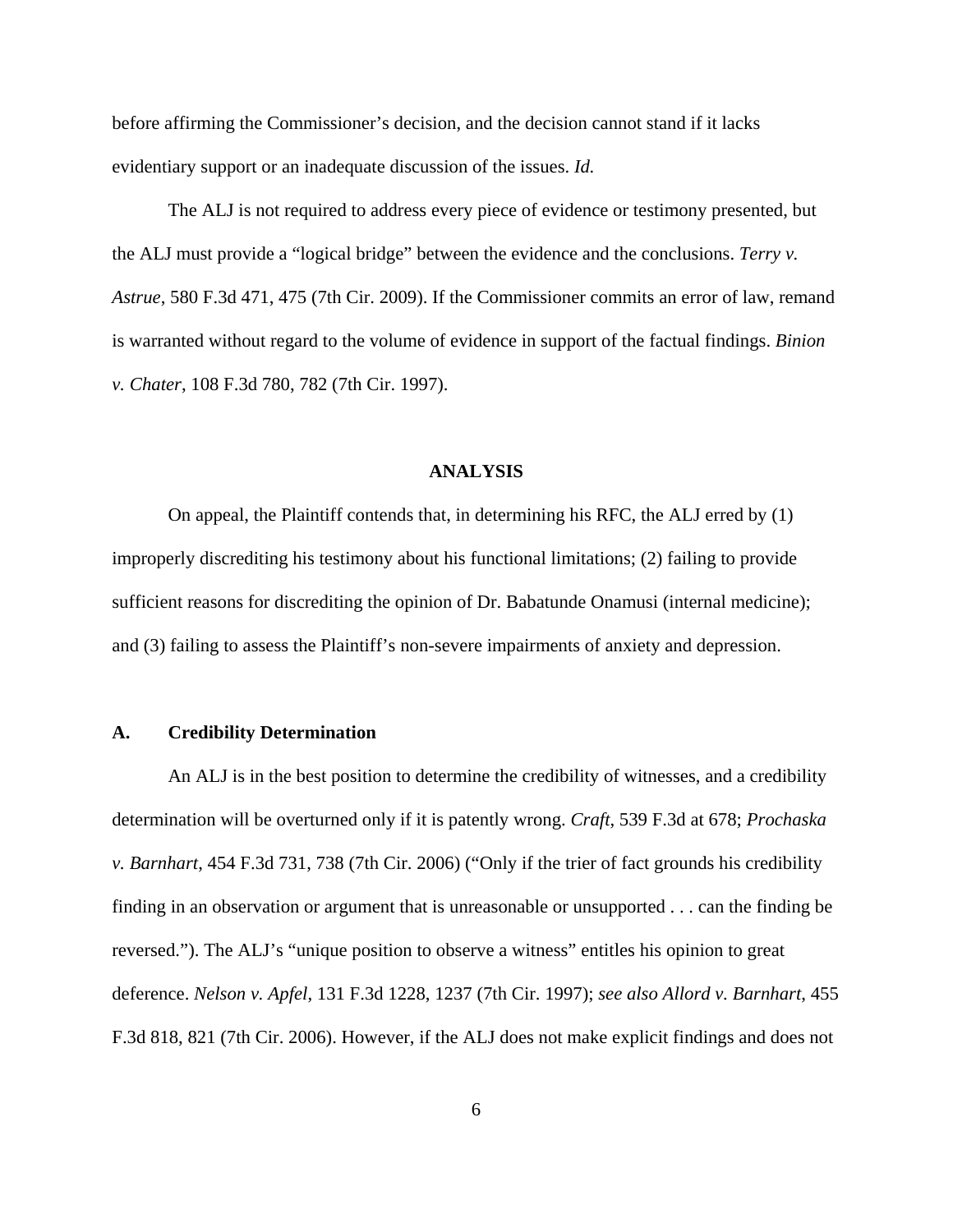explain them "in a way that affords meaningful review," the ALJ's credibility determination is not entitled to deference. *Steele v. Barnhart*, 290 F.3d 936, 942 (7th Cir. 2002). To evaluate credibility, an ALJ must "consider the entire case record and give specific reasons for the weight given to the individual's statements." SSR 96-7p. The ALJ should look to a number of factors to determine credibility, such as the objective medical evidence, the claimant's daily activities, allegations of pain, aggravating factors, types of treatment received and medication taken, and functional limitations. *Simila*, 573 F.3d at 517 (citing 20 C.F.R. § 404.1529(c)(2)–(4) and *Prochaska*, 454 F.3d at 738).

Here, the ALJ determined that the Plaintiff statements about the "intensity, persistence, and limiting effects" of his knee pain were "not entirely credible." (R. 26.) The ALJ relied on a combination of objective medical evidence, inconsistent testimony, and daily activities. Because the ALJ's discussion of the objective medical evidence, and whether it aligns with the Plaintiff's allegations, includes the ALJ's decision to afford no weight to Dr. Onamuni's March 19, 2013, consultative physical exam opinion, the Court will discuss that decision here as well.

#### **1.** *Objective Medical Evidence*

According to the ALJ, the treatment records did not support the Plaintiff's alleged functional limitations. In particular, the ALJ noted that "outside of a report on August 10, 2012, of knee pain … treatment notes fail to reflect complaints of knee pain after December 12, 2011." (R. 27.) With regard to his history of knee pain, the Plaintiff complained about such pain in June 2011 after he had been "playing 'a lot' of baseball." (R. 27.) Thereafter, an MRI confirmed that the Plaintiff had a meniscal tear and a cyst. Right knee orthroscopy was performed in late

7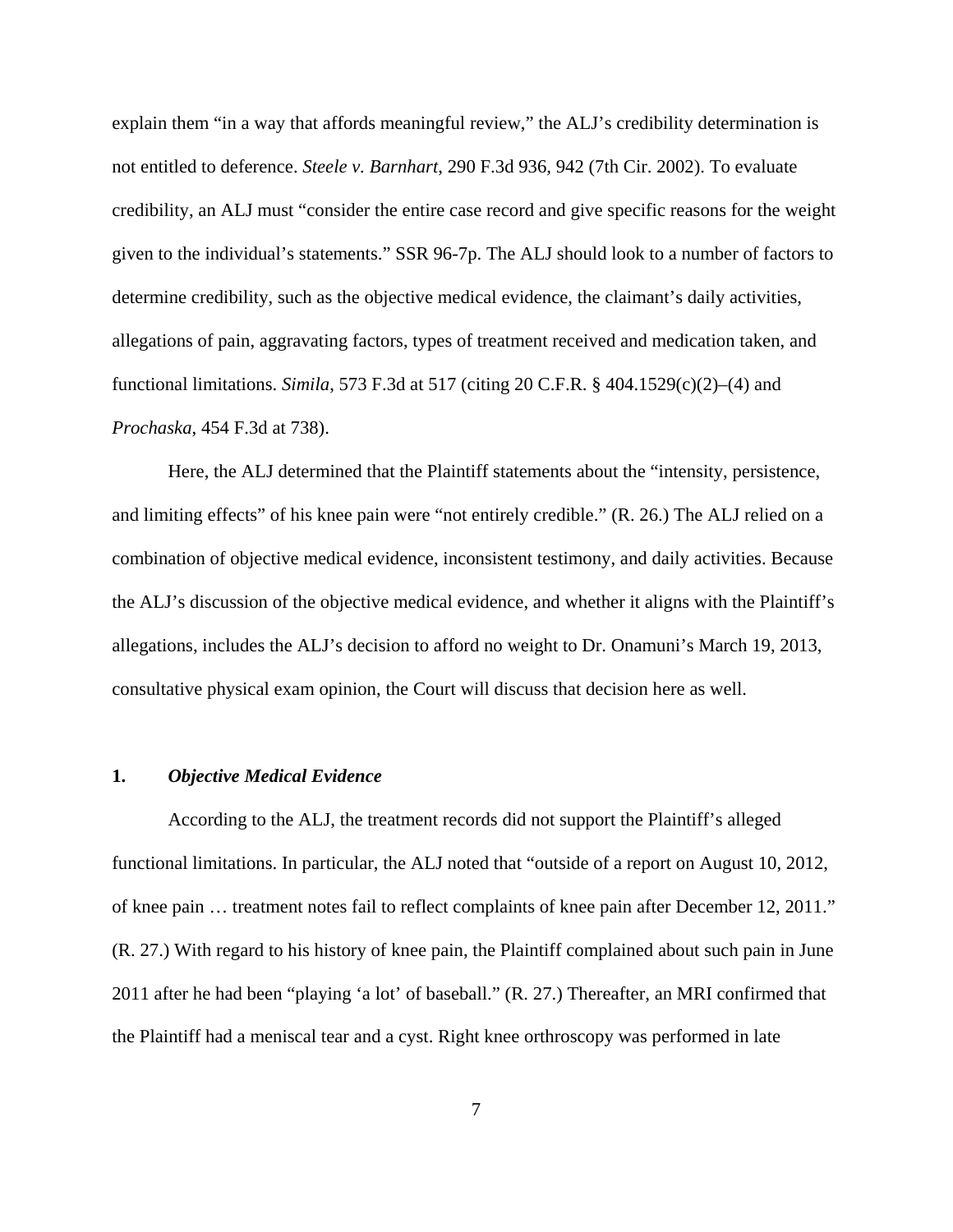August. At the four-week follow-up in September, the Plaintiff's knee had full active range of motion. Although there was some tenderness, there was no instability. The pain levels the Plaintiff reported with activity were considered typical for the time frame, and improvement was expected with strengthening and time. One additional post-operation visit occurred in November, during which the Plaintiff reported some knee pain and aches depending on the weather and activity. Dr. Harris believed there was some underlying irritation and early arthritis, administered an injection, and advised the Plaintiff to take over-the-counter pain medication. The Plaintiff had also reported some pain during an appointment with his primary care physician, Dr. M. Hess, in September 2011, but did not mention such pain during a follow-up in October. Likewise, during an emergency room visit for chest pain in September, the Plaintiff denied musculosekeletal injury or pain, and had normal range of motion. Likewise, emergency room visits in October, November, and December, all for chest pain, revealed no joint pain or swelling or other musculoskeletal issues.

In December 2011, the Plaintiff returned to see Dr. Hess. The purpose of his visit was to obtain work restrictions. The Plaintiff worked in a warehouse and had to climb ladders and run a forklift. He expressed concern with these duties due to panic attacks and his previous knee surgery. Examination showed tenderness to palpatation in the right knee and mild swelling. Dr. Hess issued a 25-pound lifting restriction, per the Plaintiff's request, and prescribed Mobic for osteoarthritis of the knee. Thereafter, the Plaintiff made no complaints of knee pain to Dr. Hess during a March 13, 2012, appointment, but was diagnosed with osteoarthritis of the knee on August 10, 2012. The ALJ noted that the final instance of treatment was a January 5, 2013, emergency room visit to complaint of a headache over the prior two to three weeks that began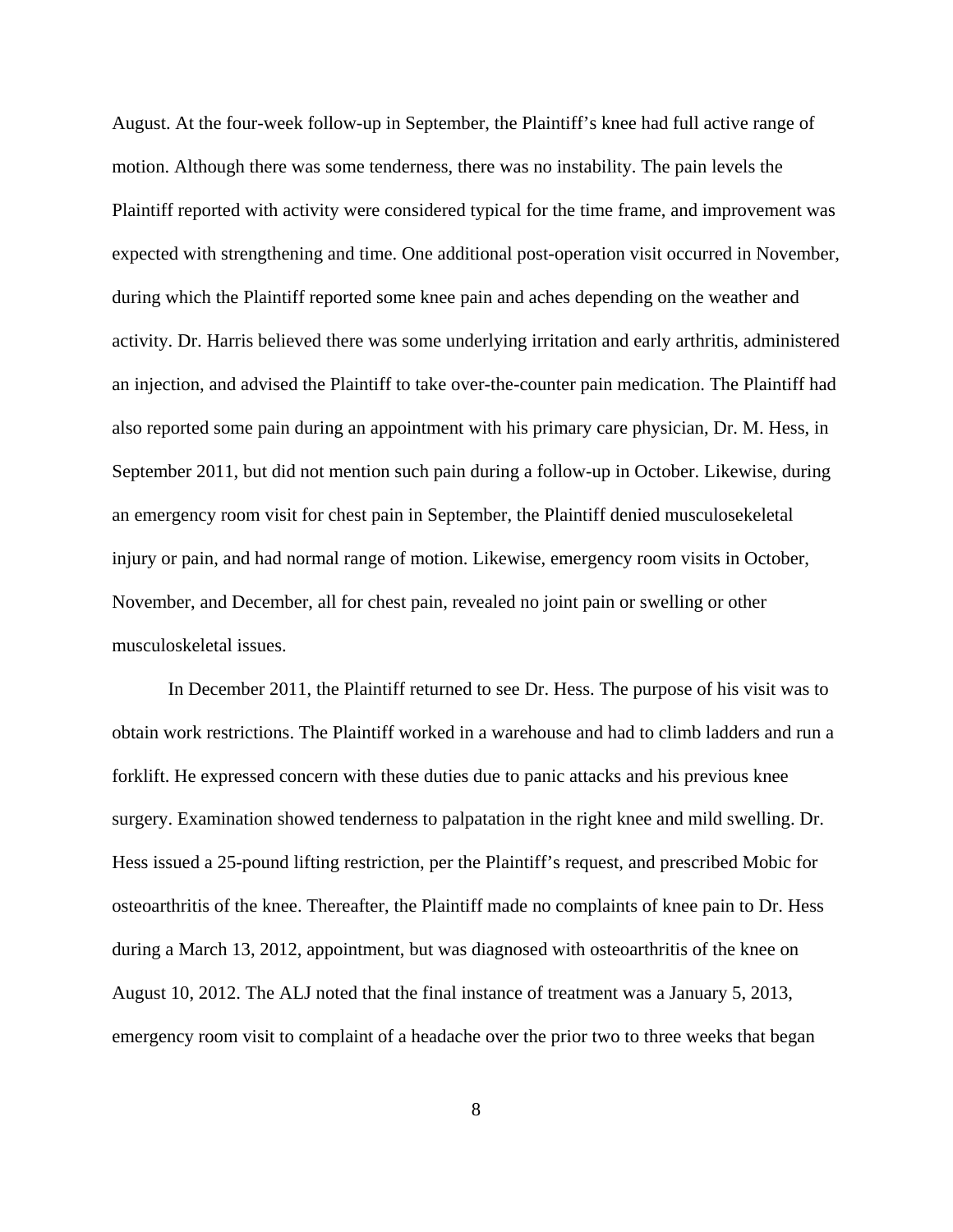after a family member's death. The ALJ wrote:

The claimant denied vomiting, visual changes, confusion, and gait instability, and examination showed no evidence of distress. Extremities were non-tender, no edema was present, and neurological examination was normal. . . . Cervical spine CT was normal outside of mild degenerative changes at C6-7, and head CT was negative. An acute headache was diagnosed, and because pain had a "component in his neck," Flexeril and naproxen were prescribed. There is no mention of use of a cane, and the claimant was ambulatory. He was also "neurologically intact," no complaints of knee or lower extremity pain were made, and no gait deficits were recorded. To the contrary, the claimant denied gait instability.

## (R. 29.)

The Plaintiff does not challenge these statements about the medical record, and an ALJ is entitled to rely on discrepancies between the objective evidence and the Plaintiff's self-reported allegations of pain to find that the Plaintiff may have been exaggerating the symptoms. *Getch v. Astrue*, 539 F.3d 473, 483 (7th Cir. 2008) (holding that discrepancy between the plaintiff's reports and medical reports supported ALJ's credibility determination). There was nothing patently wrong with the ALJ's comparison of the treatment records to the Plaintiff's asserted limitations to the SSA.

The Plaintiff's only explicit challenges to the credibility determination are limited to the ALJ's statements about the Plaintiff's daily activities, and to his finding that the Plaintiff offered inconsistent statements about his limitations. The Plaintiff also criticizes the ALJ's failure to credit his positive work history. The Court will get to those issues, but first discusses the medical opinions in the record.

# **2.** *Medical Opinion Evidence*

A treating physician's opinion is entitled to controlling weight if it is well-supported by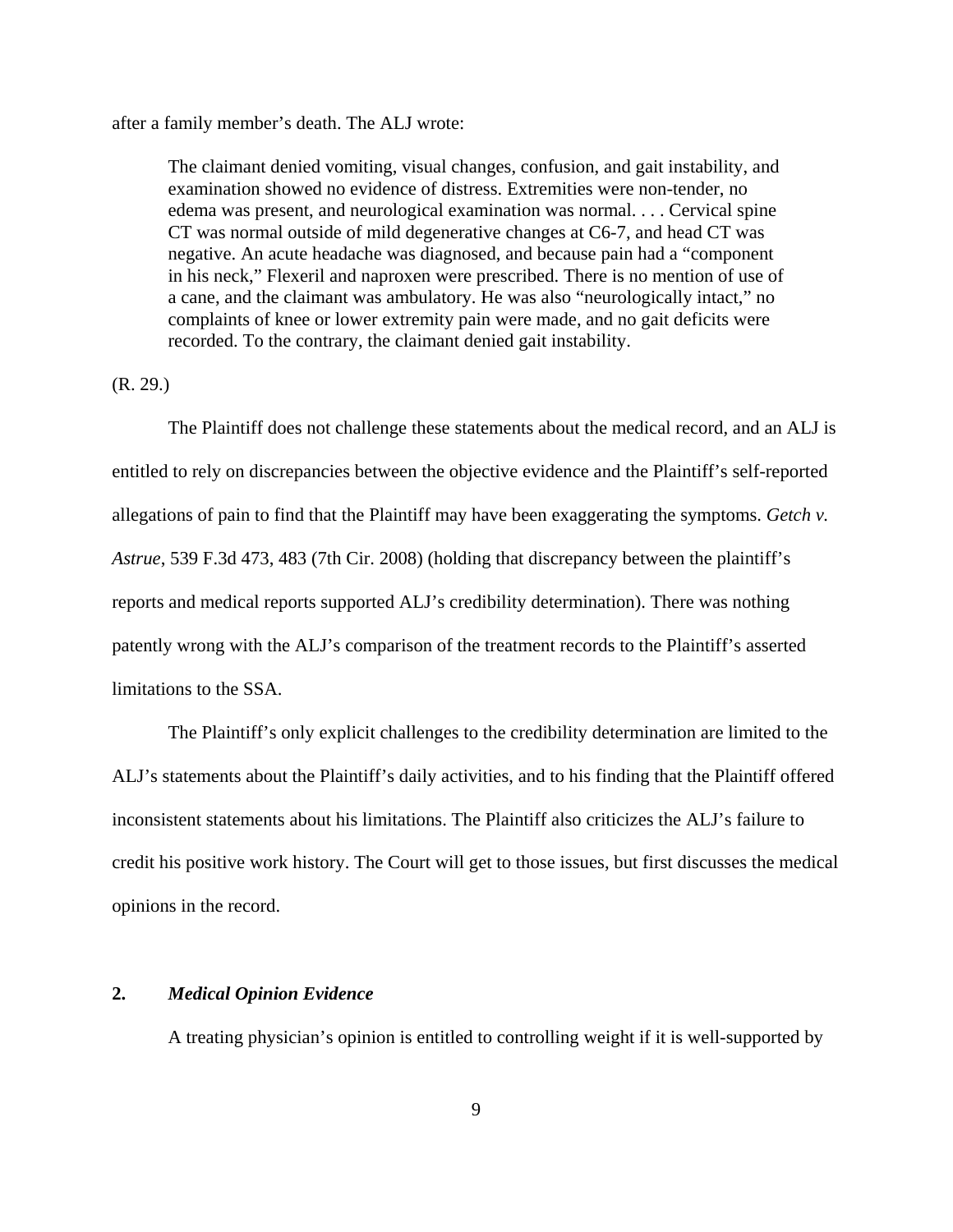medically acceptable clinical and laboratory diagnostic techniques and is not inconsistent with other substantial evidence. 20 C.F.R. § 404.1527(c)(2). Generally, more weight is given to opinions from treating sources on grounds that

these sources are likely to be the medical professionals most able to provide a detailed, longitudinal picture of your medical impairment(s) and may bring a unique perspective to the medical evidence that cannot be obtained from the objective medical findings alone or from reports of individual examinations, such as consultative examinations or brief hospitalizations.

*Id.* Even when the treating physician's opinion does not deserve "controlling weight," the ALJ must consider certain factors—namely, (1) the length of the treatment relationship and the frequency of examination; (2) the nature and extent of the treatment relationship; (3) how supportable the doctor's medical opinion is; (4) how consistent the doctor's opinion is with the record; (5) the doctor's specialization; and (6) other factors that might support or contradict the doctor's opinion-to determine what weight to give the opinion. *Id.* The ALJ must give "good reasons" to support the weight he ultimately assigns to the treating physician's opinion. *Id.*

The Plaintiff contends that the ALJ failed to provide sufficient reasons for discrediting the opinion of Dr. Onamusi, who met with the Plaintiff on March 19, 2013, and conducted a consultative physical examination. (R. 29.) Instead of relying on Dr. Onamusi, the ALJ decided to give "great weight" to Dr. Hess's opinion about the Plaintiff's residual functional capacity. (R. 30.) In particular, the ALJ concluded that the "light work" restrictions Dr. Hess recommended in December 2011 were better supported by the evidence in the record. *Id.* 

Generally, it is up to the ALJ to decide what doctor to believe, so long as the decision is supported by substantial evidence. *Brooks v. Chater*, 91 F.3d 972, 979 (7th Cir. 1996). Hence, when "treating and consulting physicians present conflicting evidence, the ALJ may decide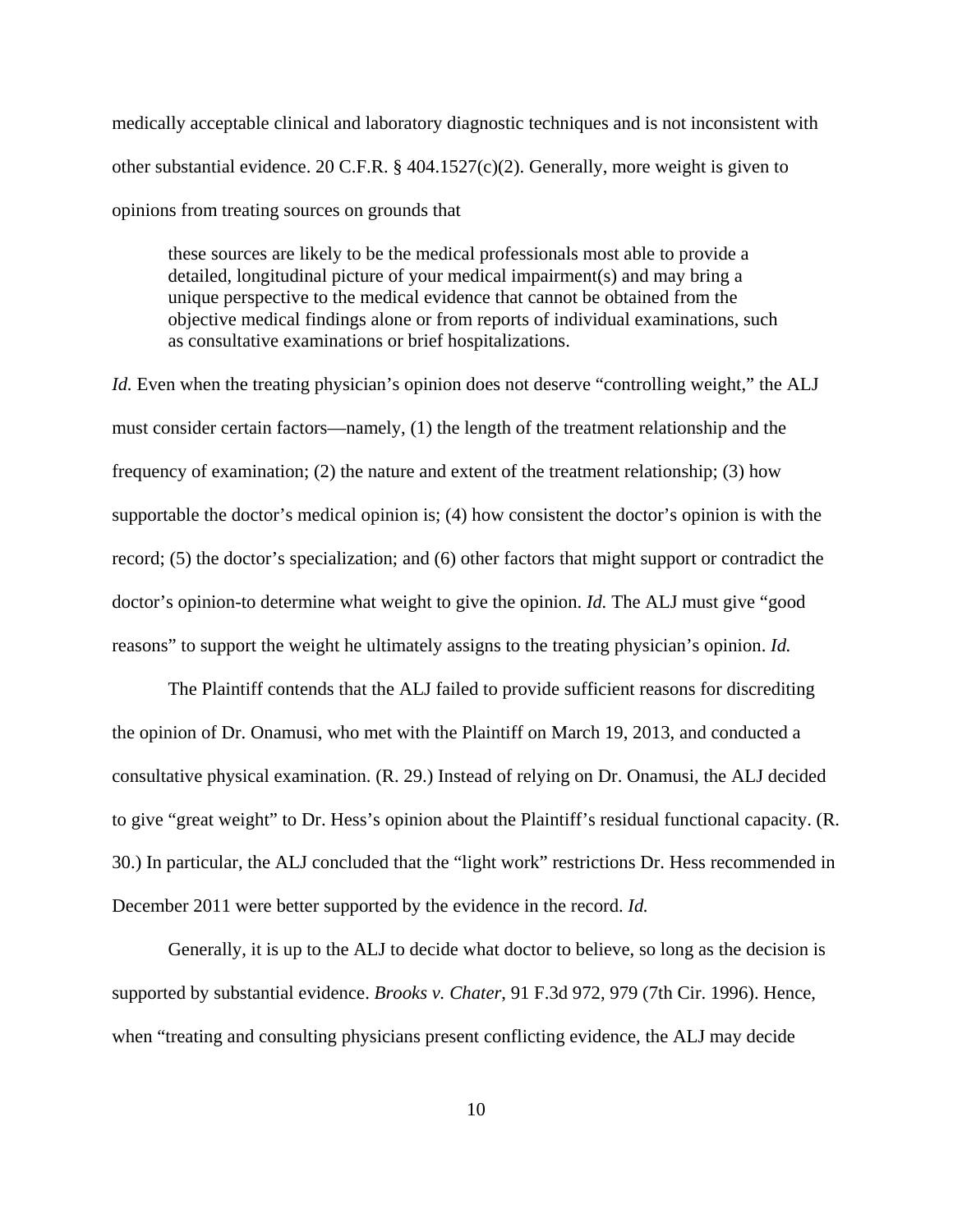whom to believe" as long as the decision is supported by substantial evidence. *Dixon v. Massanari*, 270 F.3d 1171, 1178 (7th Cir. 2001).

In the ALJ's decision, she specifically emphasized the December 2011 exam, where the Plaintiff requested a work restriction for a 25 pound lifting-limit. (R. 28.) This was one of the few occasions, following his surgery, that the Plaintiff expressed knee issues to Dr. Hess. In fact, the ALJ noted that at a follow-up on March 13, 2012, the Plaintiff did not complain about his knee to Dr. Hess. (R. 28.) Outside of one minor complaint about knee pain in August 2012, the Plaintiff did not complain about his knee after his visit with Dr. Hess in December 2011. (R.30.) Also, as mentioned elsewhere, the record did not support the Plaintiff's other allegations of back pain, hand pain, or the need for a cane. Hence, the last reliable diagnosis of the Plaintiff's condition was by Dr. Hess. In other words, the opinion of Dr. Hess was supported by the objective medical evidence.

The ALJ also noted that Dr. Hess and the Plaintiff had a longstanding medical relationship that began on June 17, 2011, when the Plaintiff first reported knee pain, and continued after the Plaintiff's knee surgery on August 24, 2011. (R. 27.) In fact, Dr. Hess was the Plaintiff's primary care physician between 2011 and 2012, and continually treated him throughout that time. Thus, the ALJ's decision to defer to Dr. Hess was partially based on their treatment history. It is difficult to think of a "more appropriate factor than a physician's familiarity with the [Plaintiff's] medical history" when determining how much weight to afford to their opinion. *White v. Barnhart*, 415 F.3d 654, 658–59 (7th Cir. 2005).

The ALJ found the Plaintiff's presentation to Dr. Onamusi to be "markedly different" from his previous treatment with Dr. Hess and during emergency room visits. (R. 29.) The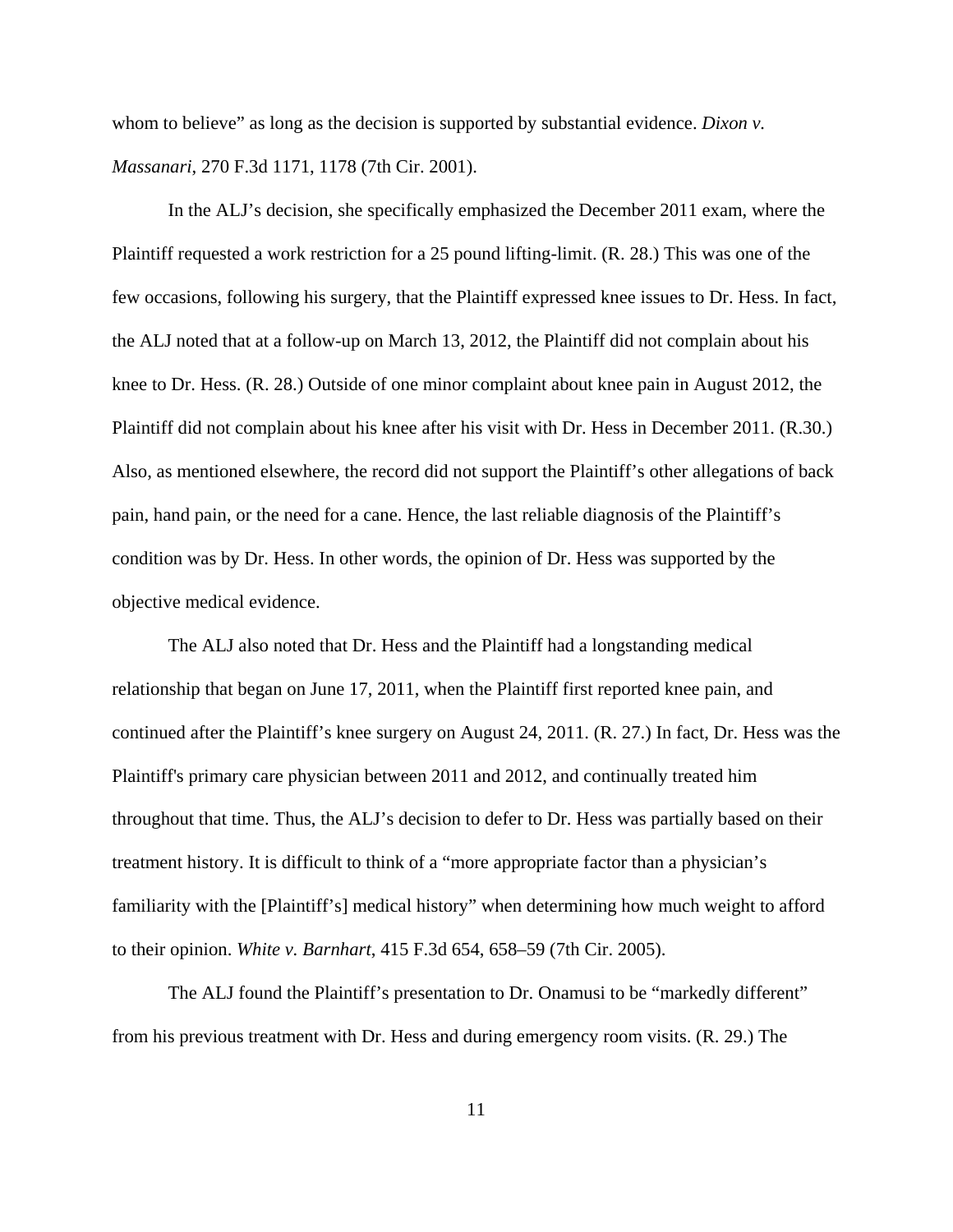Plaintiff reported to Dr. Onamusi's exam with a cane, and Dr. Onamusi observed the Plaintiff walking with a "fair amount" of limp. (*Id.*) During the exam, the Plaintiff reported knee pain, back pain, and numbness, tingling, pain, and stiffness in his hands and fingers. (*Id.*) The examination revealed "mild tenderness . . . in the lumbar spine" but also noted that "no spasm was present." *Id.* Dr. Onamusi observed that the Plaintiff's "range of motion was decreased in the lumbar spine, but it was otherwise full." *Id.* Further, the exam revealed that despite the presence of significant "gait and ambulatory defects, [the Plaintiff's] muscle power and tone remained normal." *Id.* In addition, the Plaintiff's "gripping, grasping, and fine and gross manipulation were preserved." *Id.*

As a result of the examination, Dr. Onamusi concluded that the Plaintiff was "limited to work at the sedentary level." (R. 29.) In doing so, Dr. Onamusi opined that the Plaintiff "could never climb ladders or scaffolds, stoop, kneel, crouch, or crawl." (R. 30.) He also opined that the Plaintiff could "occasionally climb ramps and stairs, and occasionally balance." (*Id.*) Further, Dr. Onamusi noted that the Plaintiff "required the cane for support during ambulation and transfer" and that the Plaintiff "appeared in pain with ambulation and transfer." (R. 29.) Likewise, Dr. Onamusi noted that the Plaintiff was able to walk only a few feet without the cane. (R. 29–30.) In addition, Dr. Onamusi noted that the Plaintiff's use of the hands "for fine and gross skills was limited to occasional or frequent performance, and operation of foot controls was limited to occasional bilaterally." (R. 30.) Finally, Dr. Onamusi noted that the Plaintiff was "unable to shop or use public transportation." *Id.*

In her decision, the ALJ decided to give "no weight" to Dr. Onamusi's opinion because it was not "an accurate reflection of the [Plaintiff's] physical capacity throughout the period at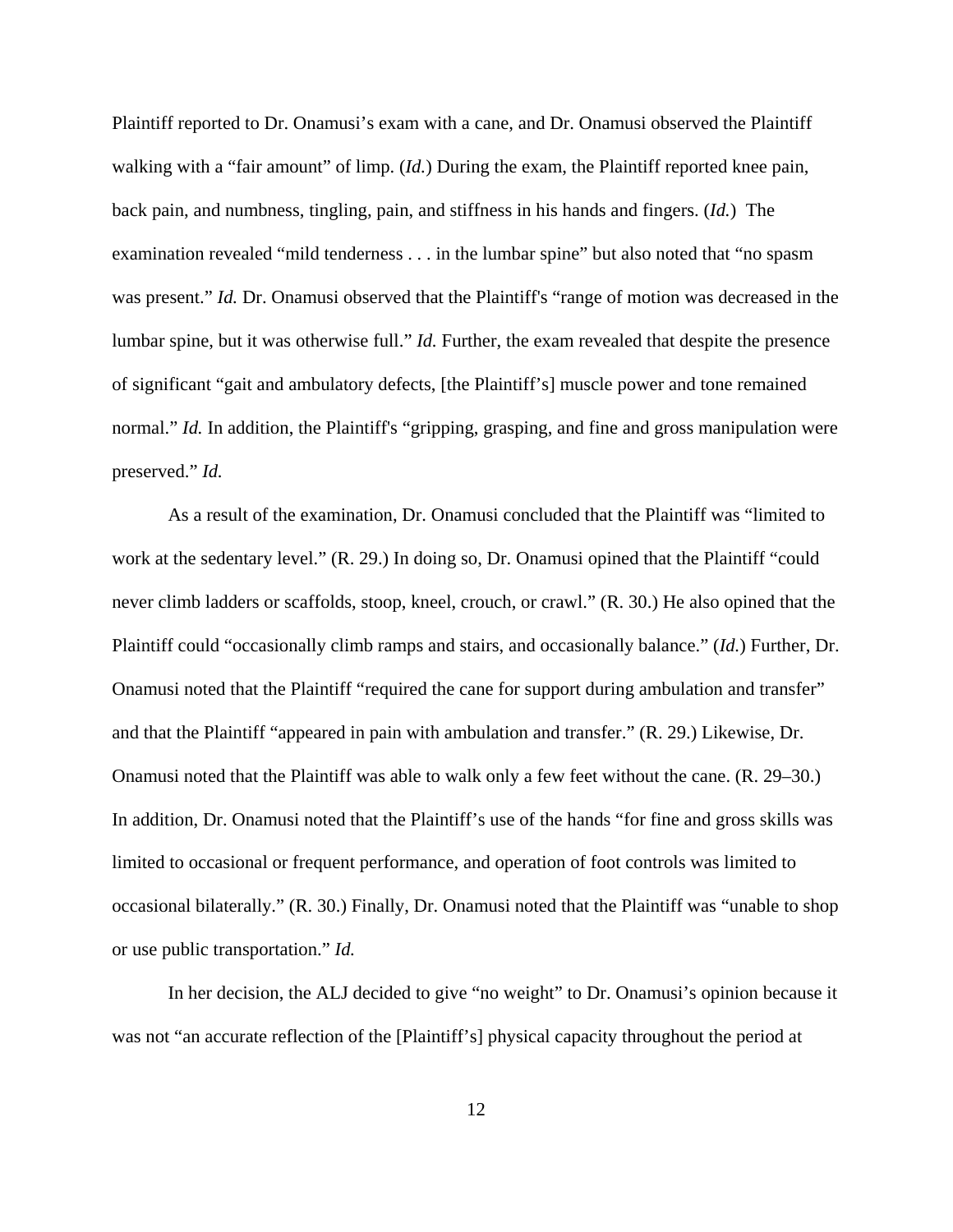issue." (R. 30.) Dr. Onamusi performed a single consultative exam, making him a nontreating source. *See* §404.1502 (Nontreating source means a physician . . . who has examined you but does not have, or did not have, an ongoing treatment relationship with you. The term includes . . . a consultative examiner.) An ALJ is not required to defer to the opinion of a nontreating source. Instead when determining the weight of a nontreating physician's opinion an ALJ should consider how well the physician's opinion is supported, whether it is consistent with the record, and any other factor of which the ALJ is aware. §404.1527. This is precisely what the ALJ did here.

The ALJ found that the record contained insufficient objective evidence to support Dr. Onamusi's "sedentary work" recommendation. (R. 30.) In particular, the ALJ noted that "the evidence fail[ed] to establish additional impairments or a decline in functioning" between Dr. Hess's December 2011 evaluation and Dr. Onamusi's March 2012 exam that would explain the decrease in the Plaintiff's physical condition and abilities. (R. 30.)

For example, the ALJ emphasized that "records in evidence fail to show any prior complaints or treatment for low back pain" and, in 2012, the Plaintiff himself admitted that his back had not bothered him since 2007. (R. 22.) While Dr. Onamusi's opinion noted "mild tenderness . . . in the lumbar spine" there is no lumbar imaging to support the conclusion that the Plaintiff has a severe lumbar spine impairment. (R. 22.) Without objective medical evidence, Dr. Onamusi's conclusions were based primarily on the Plaintiff's subjective complaints, which is a good reason to discount his opinion. *Ketelboeter v. Astrue*, 550 F.3d 620, 625 (7th Cir. 2008); *Rudicel v. Astrue*, 282 F. App'x 448, 453 (7th Cir. 2008). Similar to the decision in *Ketelboeter*, where there was "scant objective medical evidence" that would corroborate the plaintiff's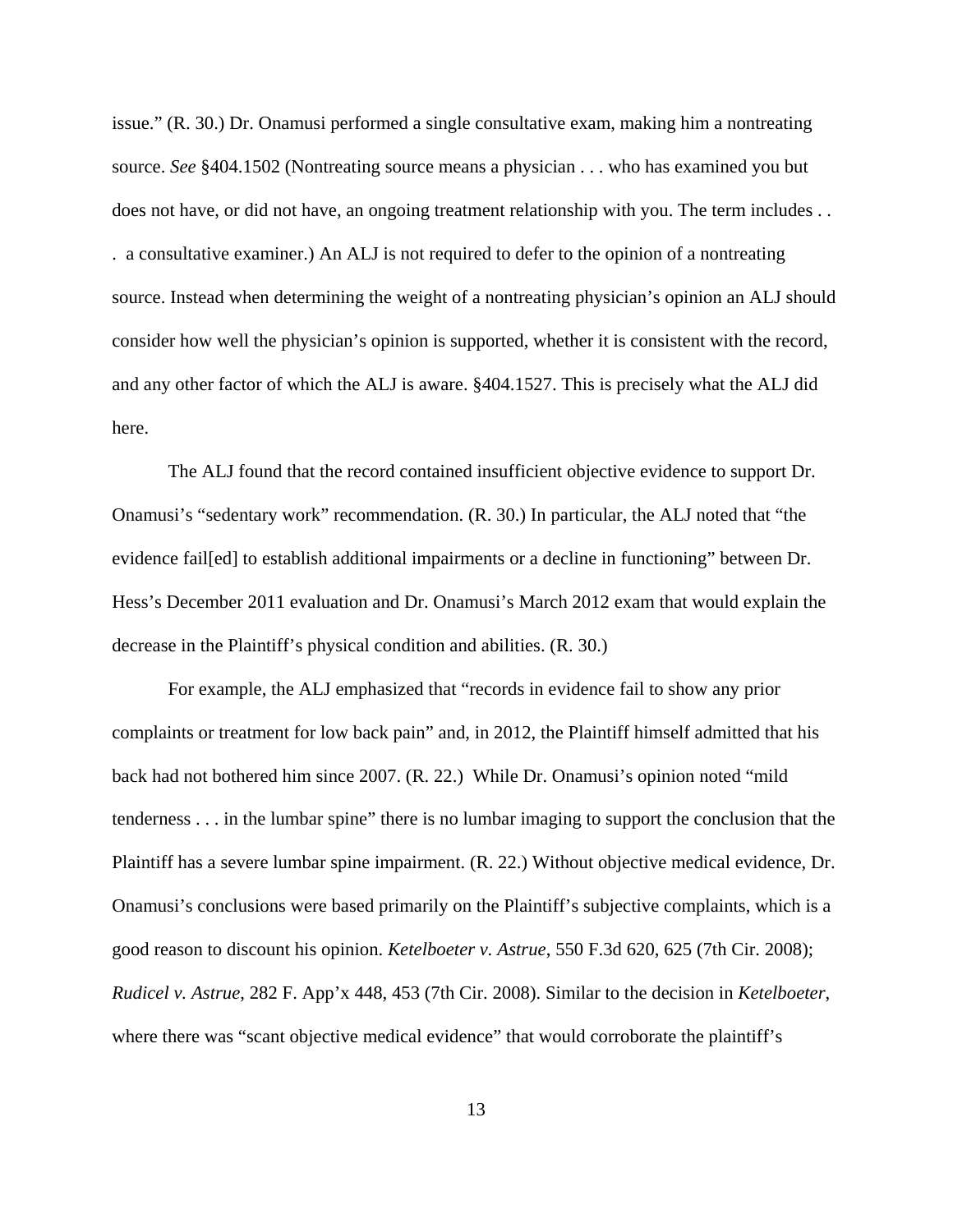claimed increase in pain, in this case the ALJ found the Plaintiff's claims of pain unpersuasive because they were not accompanied by evidence. In fact, Dr. Onamusi's exam is devoid of any medical documentation or diagnostic reports that would support his findings. Therefore, based on the record, Dr. Onamusi's opinion was almost exclusively based on the Plaintiff's subjective complaints.

Further, in her opinion, the ALJ concluded that there is no evidence in the record to support the Plaintiff's hand issues or need for a cane. (R. 22.) In fact, the ALJ noted that similar to the allegations of back pain, the Plaintiff's only complaint about hand pain occurred at Dr. Onamusi's exam. (R. 22.) Moreover, Dr. Onamusi's own evaluation concluded that there were no issues "with regard to gripping, grasping, or use of hands for fine or gross manipulation." (R. 23.) Also, while Dr. Onamusi opined that the Plaintiff needed the cane to walk, the ALJ noted that "no treating source has noted the use of a cane" (R. 30.) In addition, the ALJ observed that there were only two instances in which a cane was present, "[one] was at the hearing [and the second] during [Dr. Onamusi's] consultative physical exam." (R. 30.) Thus, the lack of corroborating evidence undermined the Plaintiff's allegations, and by extension discredited Dr. Onamusi's opinion. This Court will afford great deference to an ALJ as long as they minimally articulate their reasons for discounting a physician's opinion. *Berger v. Astrue*, 516 F.3d 539, 545 (7th Cir. 2008).

# **3.** *Daily Activities*

As permitted by the governing regulations, the ALJ considered the Plaintiff's daily activities when deciding whether to credit his statements about his functional limitations,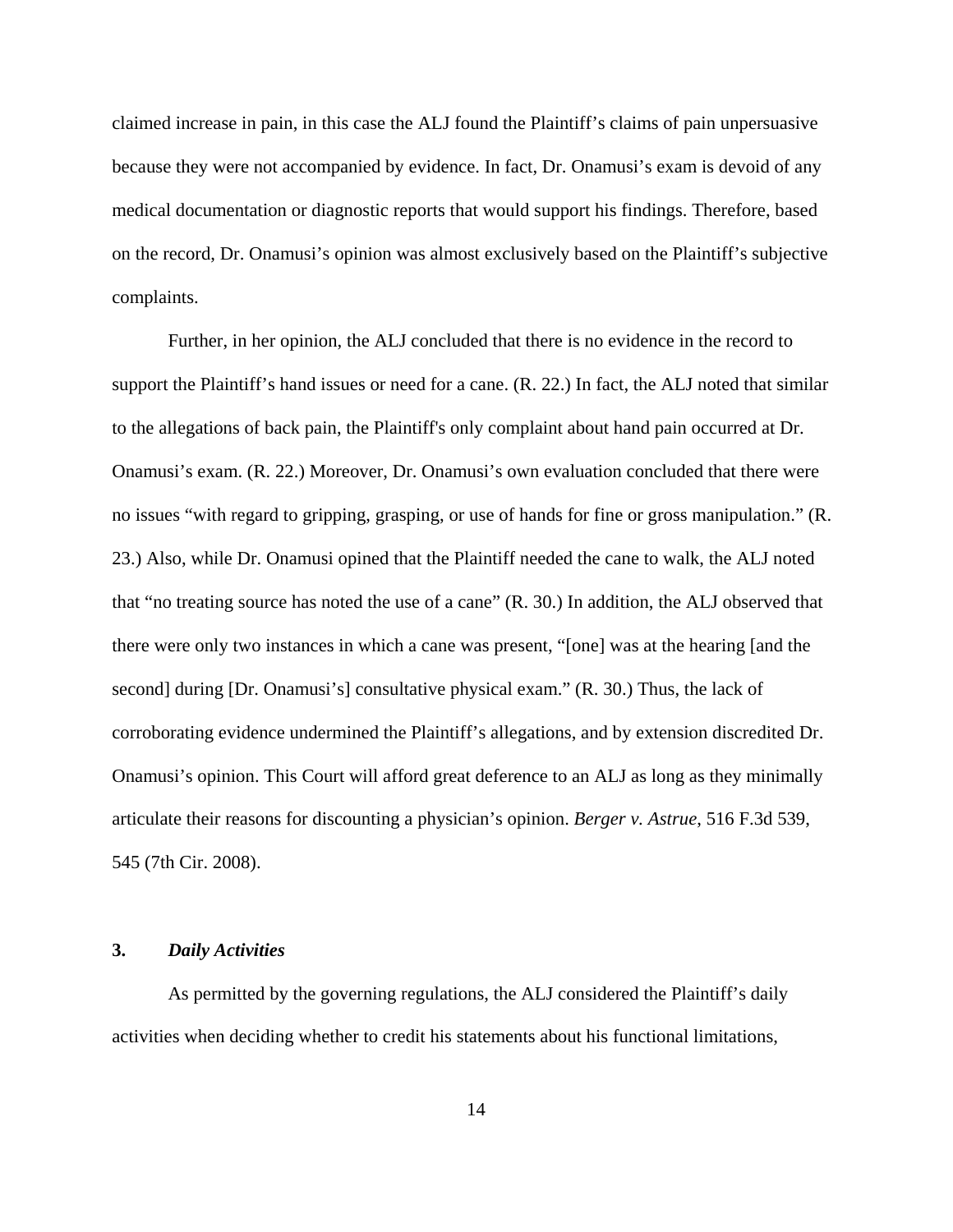specifically his statement that he needs a cane for walking and so that he will not fall. The ALJ noted that no evidence supported the Plaintiff's need for a cane, and that there were "only two instances in which a cane was present [one] was at the hearing and [the second] during [Dr. Onamoui's examination]." (R. 30.) He noted that both times, the use of a cane occurred during events that were conducted for purposes of determining the Plaintiff's capacity to work. No treating source had noted the use of a cane. Additionally, his previous employer advised that the Plaintiff would not have been able to complete his job in a timely manner had he been using a cane. Thus, the ALJ concluded that the Plaintiff's "ability to perform a cleaning job, within a set timeframe is inconsistent with allegations of the necessity for a cane." (R. 27.)

The Plaintiff argues that the ALJ should not have used his limited activities as evidence that he can perform full time work. This, however, is not what the ALJ did. The ALJ cited evidence, including his part-time cleaning job, as evidence that contradicted his need for a cane. The Plaintiff would have the Court reweigh the evidence to credit Dr. Onamusi's finding that a cane was medically necessary. The Court has already addressed why the ALJ's decision to accept the opinion of Dr. Hess, and discount the opinion of Dr. Onamusi, does not require remand.

## **4.** *Inconsistent Statements*

The ALJ concluded that the Plaintiff's impairment is severe and his allegations of pain still allowed him to engage in light work, as defined by statute. In doing so, the ALJ noted that the Plaintiff's inconsistent testimony undermined his own allegations of increased pain. Specifically, the ALJ pointed to testimony by the Plaintiff in which he states that he could only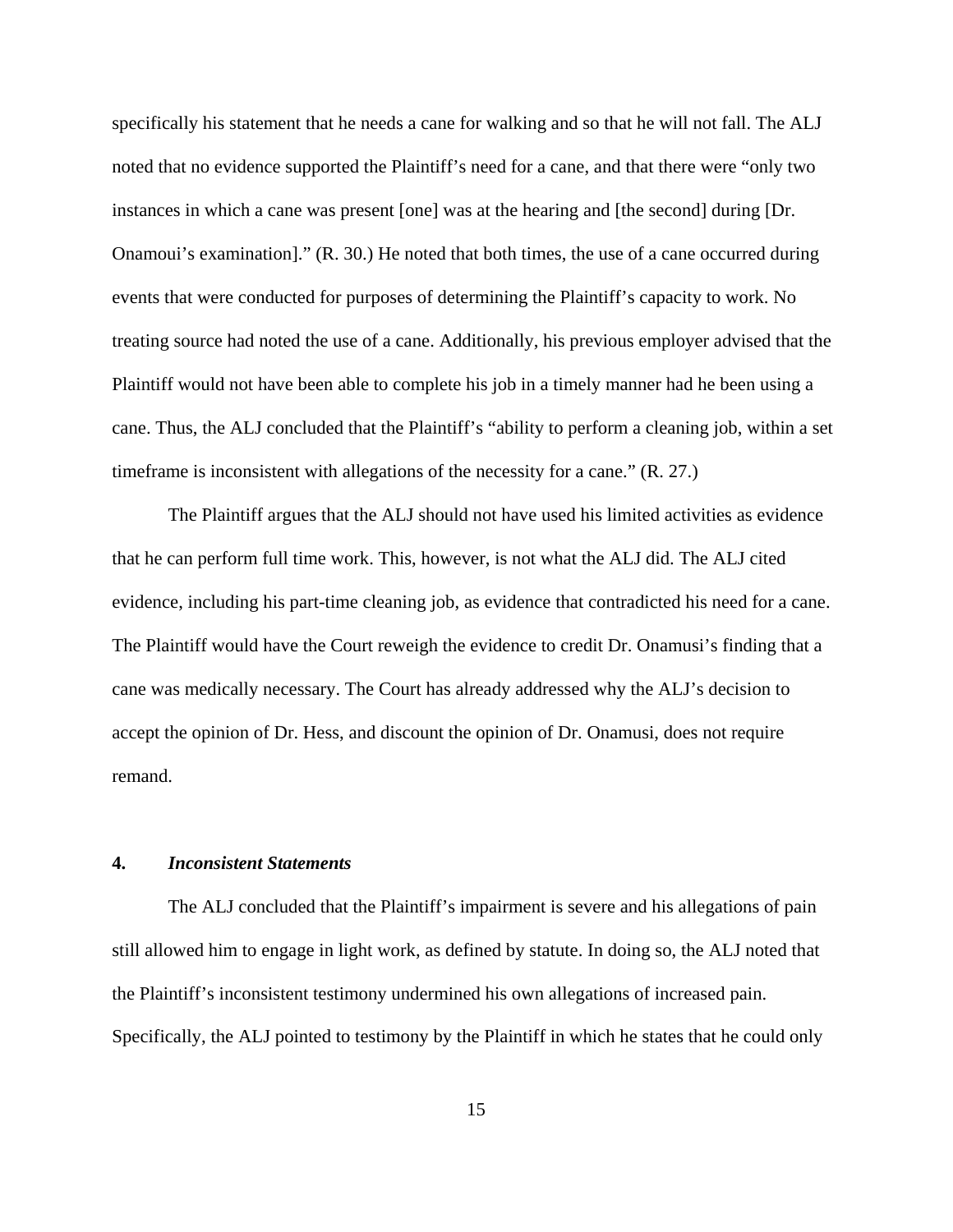work a two-hour shift because of the pain, but immediately contradicts himself by testimony that he could work a four-hour shift if requested. (R. 26.) Also, the Plaintiff testified that he could only stand "10 to 15 minutes" but again contradicted himself by testimony that he stands the entire two hour shift with the exception of sometimes taking a five to ten minute break to sit down. Thus, the ALJ properly concluded that the Plaintiff's subjective allegations of increased pain did not justify finding that he could not perform light work with some additional postural limitations. Because the ALJ considered the "entire case record and give specific reasons for the weight given to the individual's statements" SSR 96-7p, the Court will not remand the credibility finding. A credibility determination does not need to be flawless. Instead, the Plaintiff must prove that it was "patently wrong." *Simalia*, 537 F.3d at 517. The Plaintiff has not made that showing.

## **B. Non-Severe Mental Impairments**

The Plaintiff argues that the ALJ failed to consider the Plaintiff's non-severe impairments, specifically anxiety and depression. As the ALJ noted during step 2, the "medical impairments of anxiety and depression, considered singly or in combination, do not cause more than a minimal limitation." (R. 23.) The ALJ considered the Plaintiff's daily living activities, social functioning, concentration, and decompensation and concluded that these impairments cause no more than a "mild" limitation. (R. 24.) In the first functional area of daily living, the ALJ concluded that the Plaintiff has "no more than mild limitation." (R. 23.) Rather, any limitations in this area were attributed to physical limitations, not mental. The only time the Plaintiff reported that he was unable to drive due to anxiety attacks was during the hearing. With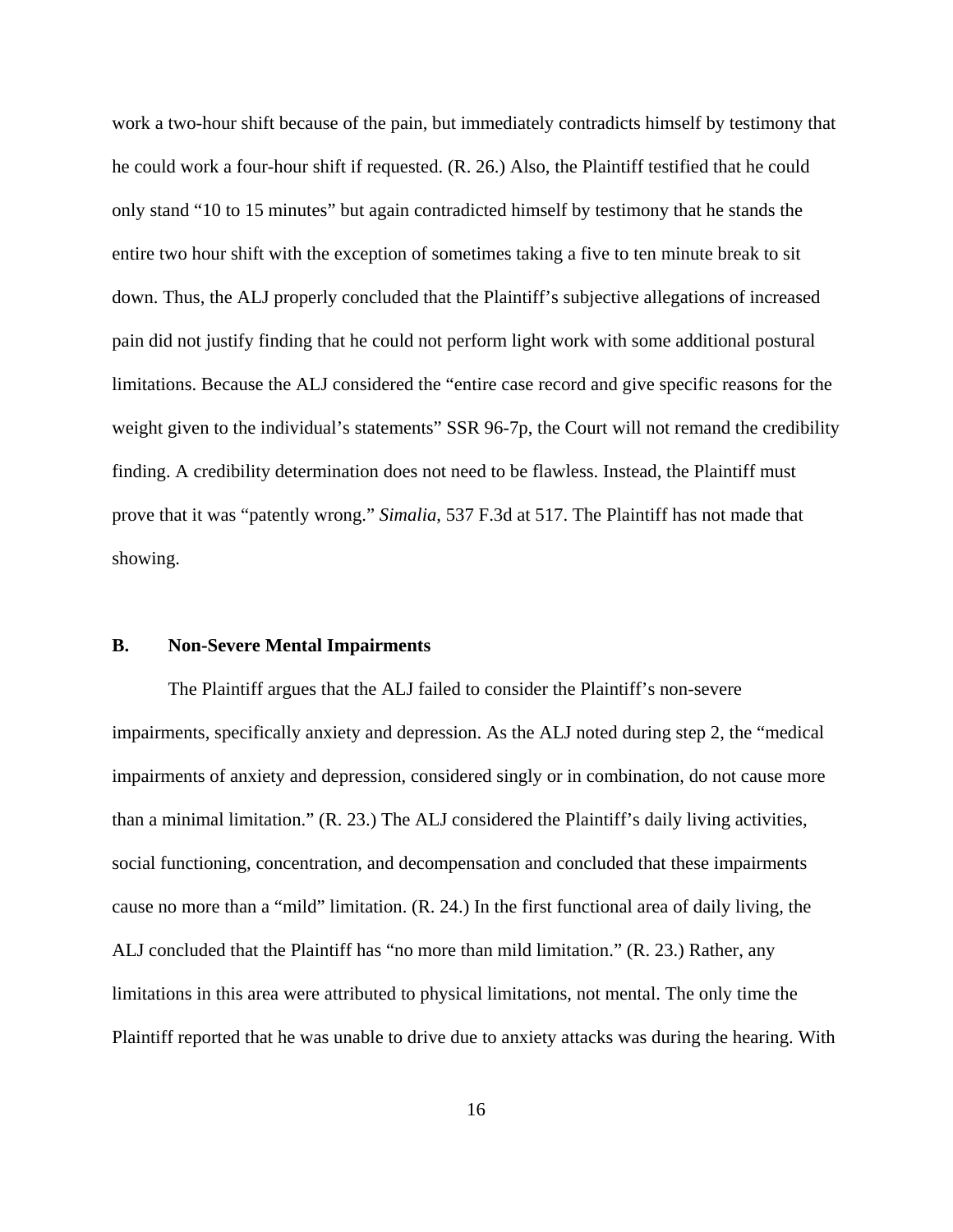respect to social functioning, the ALJ found mild limitation. (*Id.*) With regard to concentration, persistence, and pace, the ALJ noted the results of the consultative psychological examination and of the Plaintiff's presentation during Dr. Onamusi's examination to support her conclusion that he had only a mild limitation. The ALJ also noted that the Plaintiff's daughter reported that he finished tasks, and that she did not endorse any significant deficits in his ability to respond to stress or change. Further, the Plaintiff's employer confirmed that he did not have frequent absences, did not require extra supervision, fewer or easier duties, frequent rest periods, or lower production expectations. (R. 24.) In fact, his work was considered satisfactory and fully worth the amount paid. The Plaintiff has experienced no episodes of decompensation of extended duration.

When determining a claimant's RFC, the ALJ must consider the combined effect of all impairments, "even those that would not be considered severe in isolation." *Terry v. Astrue*, 580 F.3d 471, 477 (7th Cir. 2009) (citing 20 C.F.R. § 404.1523). An ALJ's "failure to fully consider the impact of non-severe impairments requires reversal." *Denton v. Astrue*, 596 F.3d 419, 423 (7th Cir. 2010) (citing *Golembiewski v. Barnhart*, 322 F.3d 912, 918 (7th Cir. 2003)).

Here, the ALJ indicated that the Plaintiff's anxiety and depression caused mild limitations, or no more than mild limitations, in his activities of daily living; social functioning; and concentration, persistence, or pace. At the end of his step-two analysis, the ALJ acknowledged that the B criteria do not constitute an RFC determination, and that the mental RFC assessment relevant to steps four and five required a more detailed itemization of various functions. The ALJ indicated that the RFC reflected the degree of limitation that he found in the paragraph B mental function analysis. When determining the Plaintiff's RFC, the ALJ again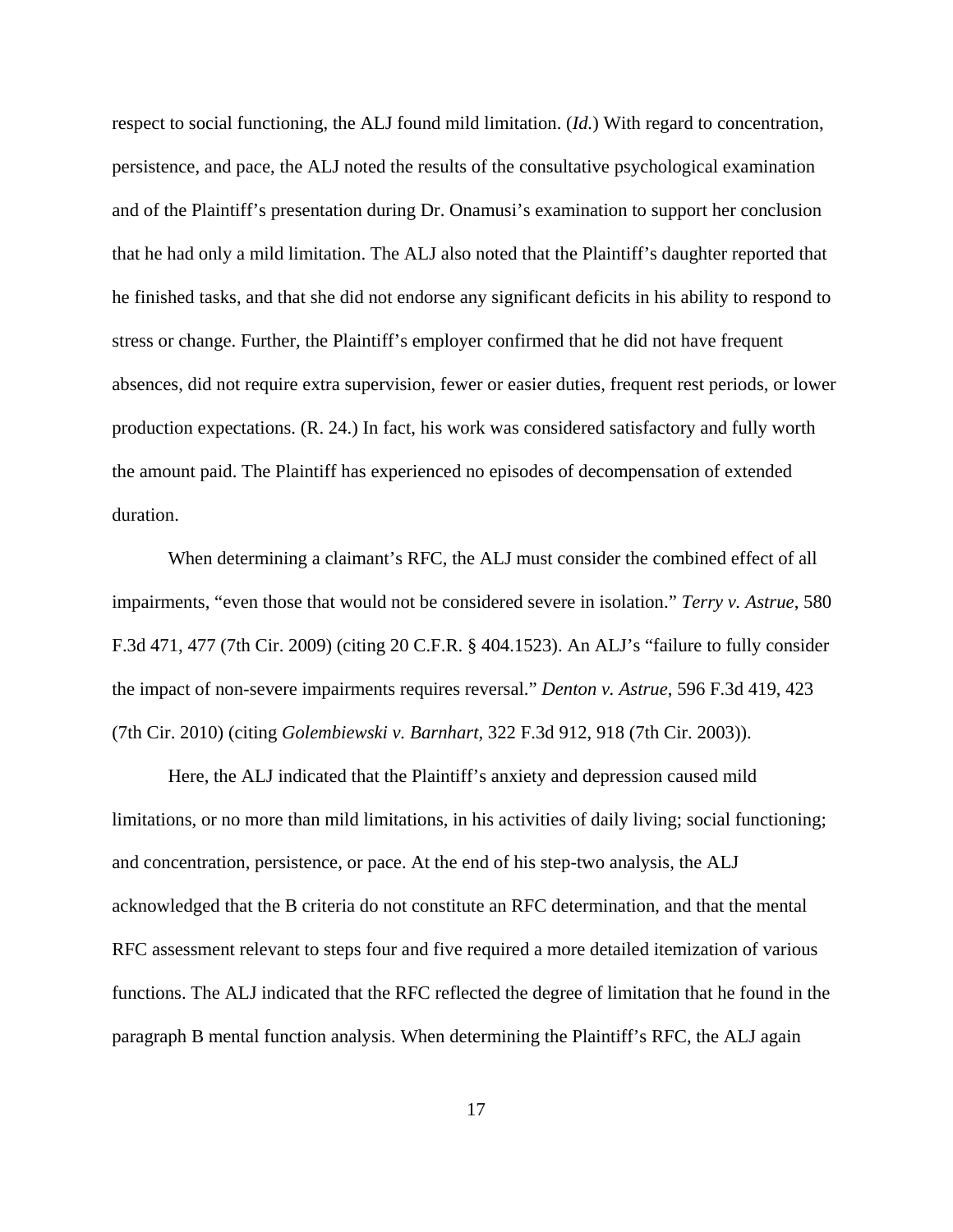noted the Plaintiff's "alleged impairment due to anxiety attacks" but stated that "the record as a whole does not establish more than mild limitations in any functional domain." (R. 26.) He acknowledged the Plaintiff's complaints to Dr. Hess in December 2011 of panic attacks that made him feel weak, but also noted that the Plaintiff confirmed that Xanax was helpful.

It is not clear what restrictions the Plaintiff thinks the ALJ should have included in the RFC to account for his non-severe mental impairments. He does not identify any limitations on his ability to work that were caused by his non-severe impairments. Controllable conditions do "not entitle one to benefits or boost one's entitlement by aggravating another medical condition." *See Barrett v. Barnhart*, 355 F.3d 1065, 1068 (7th Cir. 2004). Substantial evidence supports the ALJ's conclusion that the Plaintiff's non-severe mental impairment did not prevent him from performing light work where he was never required to climb ladders, ropes, or scaffolds.

## **C. Past Relevant Work**

An ALJ must compare the plaintiff's residual functional capacity with the requirements of his relevant past work. §404.1520(a)(4)(iv). An applicant who can perform his "past relevant work" is not entitled to benefits. *Smith v. Barnhart*, 388 F.3d 251 at 252 (7th Cir. 2008). "Past relevant work" is work that has been done in the past 15 years, that was substantial gainful activity, and that lasted long enough to learn to perform the job. §404.1560(b)(1). In determining if a claimant is capable of returning to his past relevant work, an ALJ must "compare the demands of the claimant's past occupation with his or her present capacity." *Steward v. Bowen*, 858 F.2d 1295, 1299–300 (7th Cir. 1988). An ALJ cannot describe a claimant's job broadly, instead the ALJ must list the specific physical requirements of the previous job and "assess, in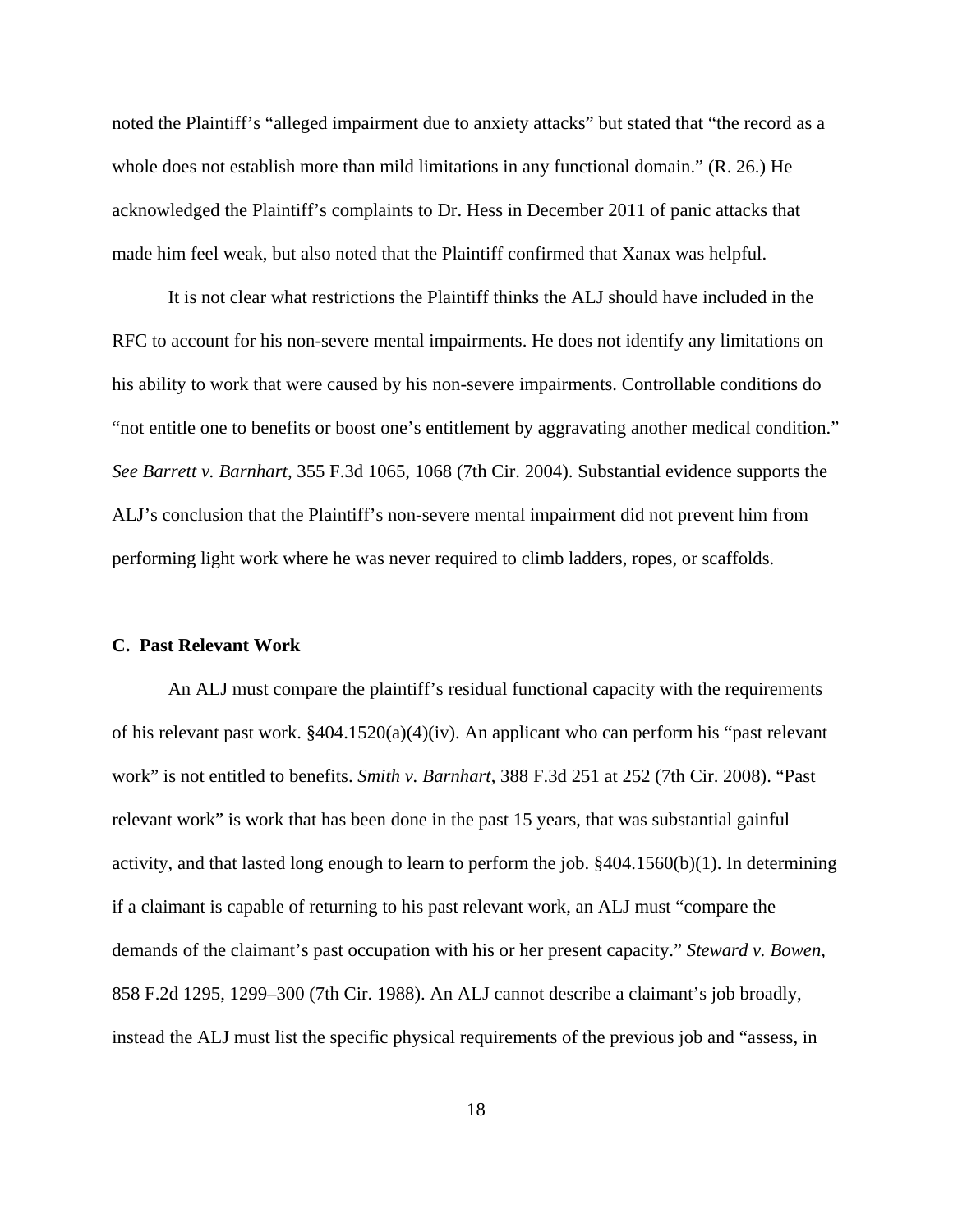light of the available evidence, the claimant's ability to perform these tasks." *Nolen v. Sullivan*, 939 F.2d 516, 518 (7th Cir. 1991). Further, if the ALJ determines that the plaintiff cannot perform the duties of his past relevant work, she then must establish that plaintiff has the ability to perform other work in the national economy. *Zurawski v. Halter*, 245 F.3d 881, 888 (7th Cir. 2001). In making this determination the ALJ should consider whether the plaintiff can meet the functional demands as generally required by employers throughout the economy. *Smith*, 388 F.3d at 253.

The ALJ relied on extensive medical reports, and other evidence in the record to conclude that the Plaintiff had the residual functional capacity to perform light work as defined in 20 CFR §404.1567(b) and §416.967(b). Specifically, the ALJ relied on evidence from Dr. Hess, whose work restrictions in 2011 fully accommodate the limitations imposed by a light work classification. (R. 27.) In fact, during the Plaintiff's visit with Dr. Hess, he himself requested a 25-pound lift-limit, which comports with the light work restrictions. (R. 28.) Outside of Dr. Onamusi's report, which was properly found to be unreliable, no other medical source found that the Plaintiff required a "sedentary work" restriction. All that is required when posing a hypothetical is that the question be supported by the medical evidence. *Cass v. Shalala*, 8 F.3d 552, 556 (7th Cir. 1993). Because there was a lack of corroborating evidence to support the Plaintiff's sudden decline in physical ability, the ALJ did not have to pose hypothetical questions considering Dr. Onamusi's restriction. *Cass*, 8 F.3d at 556 (noting that "because the record lacks medical evidence that the Plaintiff could not sit, stand or walk . . . a proper hypothetical question need not include these alleged impairments); *see also Simila*, 573 F.3d at 521 (noting that an ALJ did not have to consider the opinion of a nontreating source when posing hypothetical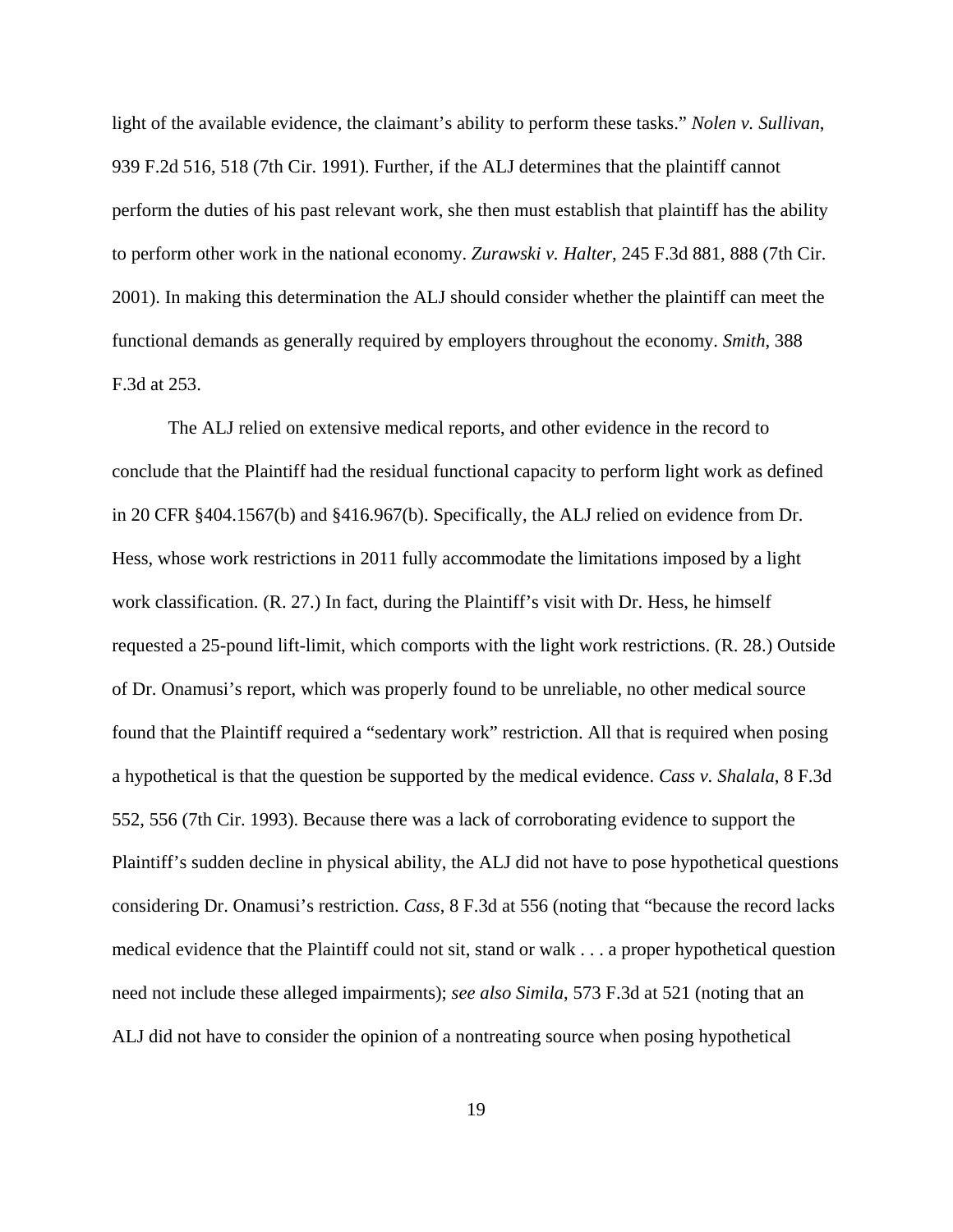questions, after nontreating source's opinion was discredited).

Nevertheless, the ALJ questioned the VE about the consequences the cane would have on the VE's recommendations. (R. 31.) The VE opined that the need for a cane while walking would not affect any of the jobs, but the need for a cane while standing would affect the repack room and laundry worker jobs. (R. 31.) Yet, as the ALJ noted, there is no evidence to support the Plaintiff's contention that he needs a cane for walking or standing. (R. 31.) Moreover, the VE testified that even with the Plaintiff's assertions that he needed to sit in 15 minute intervals, the jobs would still exist. (R. 31.) Therefore, because the ALJ relied on medical evidence when questioning the VE, and disregarded Dr. Onamusi's unsupported opinion, the ALJ's determination that the Plaintiff can perform his past work is supported by evidence.

 The VE provided reliable answers to the ALJ's questions by relying on the Dictionary of Occupational Titles to support her conclusion that the Plaintiff's earlier occupation was defined as unskilled and performed at the light exertional level. (R. 31.) The VE testified that the Plaintiff's "residual functional capacity would not preclude him from performing his past relevant work as a laboratory sample carrier." (R. 31.) The VE also provided several occupations that the Plaintiff would qualify for, taking into account his age, education, past relevant work, and residual functional capacity. These jobs included, repack room worker, storage facility rental clerk, and laundry worker. (R. 31.) The VE's answers to the hypothetical questions provided substantial evidence that the ALJ reasonably relied on to support her conclusion that the Plaintiff is not disabled.

### **CONCLUSION**

20